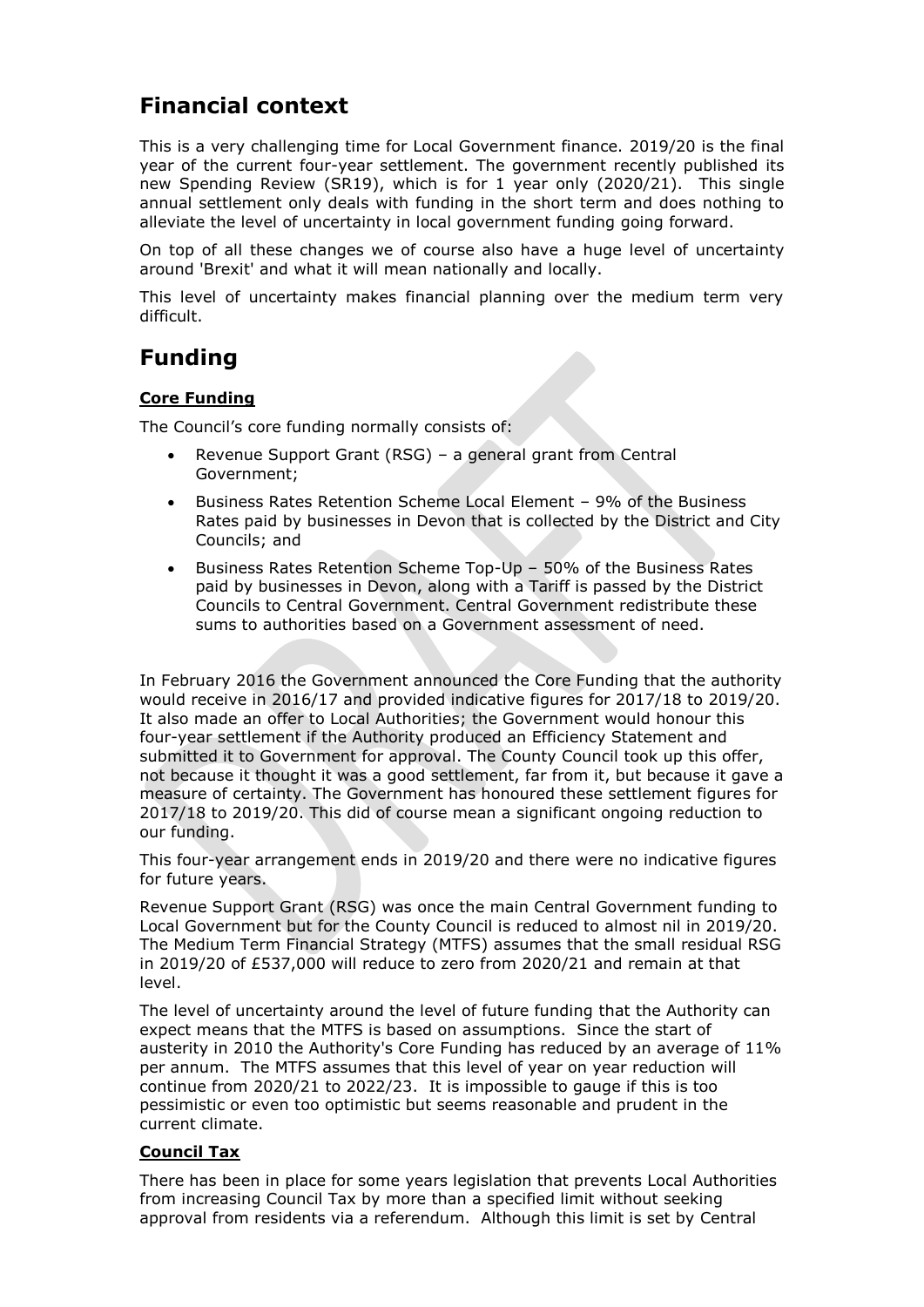Government annually it had remained at 2% for many years. However, for 2018/19 and 2019/20 the Government increased the limit to 3% which it will review for future years in the context of prevailing inflation. At the timing of writing, government is consulting Councils on a referendum limit of 2% for the 2020/21 financial year.

The other important factor in relation to Council Tax is the growth in the Council Tax Base. In 2016/17 and 2017/18 the Base had increased each year by 1.7% and in 2018/19 the Base increased by 1.5%. However, the Base increased by only 1% in 2019/20. This downward trend for annual increases in the Base is in line with national projections.

At current council tax levels, a change in council tax base of 0.5% equates to just under £2 millions of council tax income.

#### **Adult Social Care Precept**

New powers were introduced in 2016/17 that allow authorities with Adult Social Care responsibilities to increase Council Tax by 2% each year between 2016/17 and 2019/20 in addition to the increase permitted before a referendum is required. In 2017/18 the Government announced a change to this power. Social Care Authorities are now able to increase Council Tax by 3% in each of 2017/18 and 2018/19 in addition to the referendum limit. However, the increase over the three year period of 2017/18 to 2019/20 must not exceed the original power of 6% over this term. The sums raised must be ringfenced for Adult Social Care with a certification required by the County Treasurer confirming that this requirement has been complied with.

The County Council applied 3% in 2017/18 and 2% in 2018/19 leaving 1% available for 2019/20.

At the timing of writing, government is consulting Councils on a further Adult Social Care precept increase of 2% of Council Tax for the 2020/21 financial year.

# **Spending and Balancing the Budget**

#### **Pressures, Savings and Efficiencies**

The ongoing reduction in the authority's core funding coupled with increasing price and demand pressures, particularly in Social Care, makes the balancing of the budget increasingly difficult each year. This is of course not unique to Devon, it is a national issue across Local Government, but that is little consolation.

Adult Social Care continues to face the challenges of providing services for an increasing and ageing population, with people in Devon aged over 85 projected to increase by 2.4% next year and 16% over the next 5 years.

There is continuing growth in demand for disability services, partly driven by children in care transitioning to adulthood. Each year around 180 young people require ongoing support as adults, with required levels of support varying enormously.

There are also significant cost pressures in the care markets, largely due to increasing labour cost, and the need to ensure sufficient supply of care of the right quality is a continual challenge. The impact of the National Living Wage (NLW) increase in April is a key driver of price inflation in the care markets as it impacts directly on the price of labour. NLW is estimated to add in the region of £5.6 millions to the cost of adult social care services in 2019/20 alone. Workforce recruitment and retention in the care markets remains an issue, with a particular shortage of nurses and care workers, which adds pressure to unit costs.

Education Services and Social Care services provided to both Adults and Children are operating under huge financial strain. The need for these services is very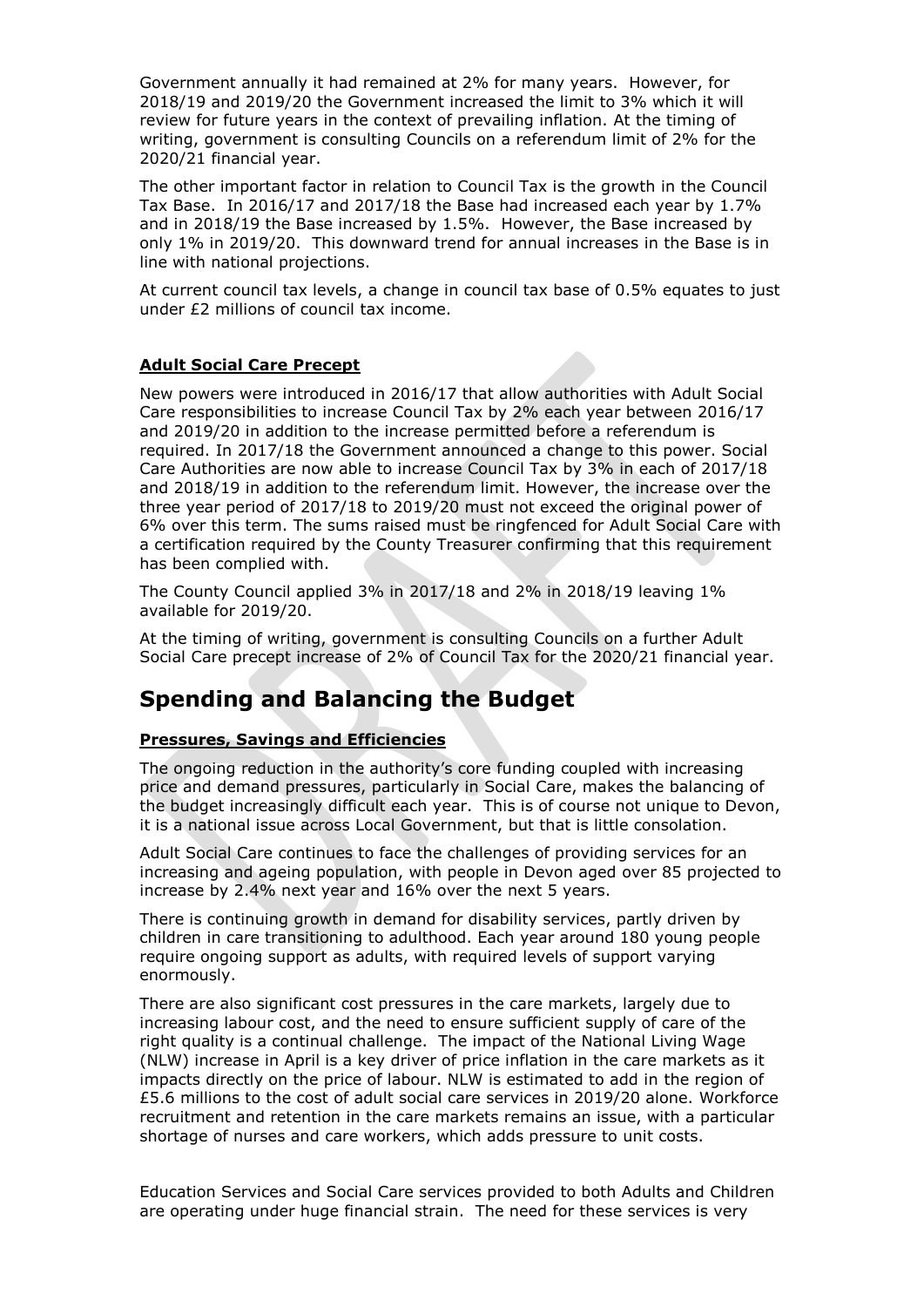great and growing both in terms of cost and complexity. The Council will need to show great resolve and ingenuity to make sure it maintains the correct balance between funding services sufficiently and retaining its financial sustainability.

#### **Savings of £13.398 millions identified in 2019/20, across the Council, take the total level of savings for the Authority since 2010 to just under £265 millions.**

#### **Better Care Fund & Pooled Budgets**

The Better Care Fund was first introduced in April 2015 and enables the local authority and Clinical Commissioning Groups (CCGs) to pool budgets in support of an integrated spending plan that focuses on people-centred solutions and removes organisational boundaries and siloed funding streams.

It is the most significant financial vehicle that national government uses to promote the integration of health and social care as part of its national policy agenda. The Devon pooled budget currently amounts to £101.97 million and is hosted by the Council.

The Council along with its CCG partners is committed to further integration of budgets where this achieves better outcomes for its residents and has the scope to deliver efficiency savings for the local health and social care economy.

In the spring budget 2017 the government announced additional monies for adult social care branded as the iBCF and this is subject to the same arrangements as the original BCF. In October 2019 it was also announced that the funding previously ear-marked specifically for winter pressures would be added to the iBCF funding for 2020/21.

The BCF and the iBCF funding comes with four national conditions that must be met for the plan to be agreed nationally:

- The plan must be jointly agreed between the council and the CCGs;
- The CCG financial contribution to social care must be agreed. In Devon this is currently £13.5 million;
- There must be agreement to invest in NHS commissioned out of hospital services; and
- There must be a plan to manage transfers of care across the health and care system.

In addition, the plan has four performance indicators (metrics) that are measured and reported each quarter to national regulators:

- Reduction in unplanned (non-elective) admissions
- Rate of admissions to residential and nursing care
- Reablement success the proportion of older people (65+) who were still at home 91 days after discharge from hospital
- Delayed Transfers of Care (DTOC)

Improving DTOC rates has been a significant priority nationally with each area being closely monitored on performance. We need to comply with the national conditions and meet ongoing performance targets as part of national monitoring of performance.

Locally, there is focus on:

- Supporting early discharge planning by expanding the reach of the discharge hub and proactively supporting people home from hospital;
- Improving patient flow through the hospital;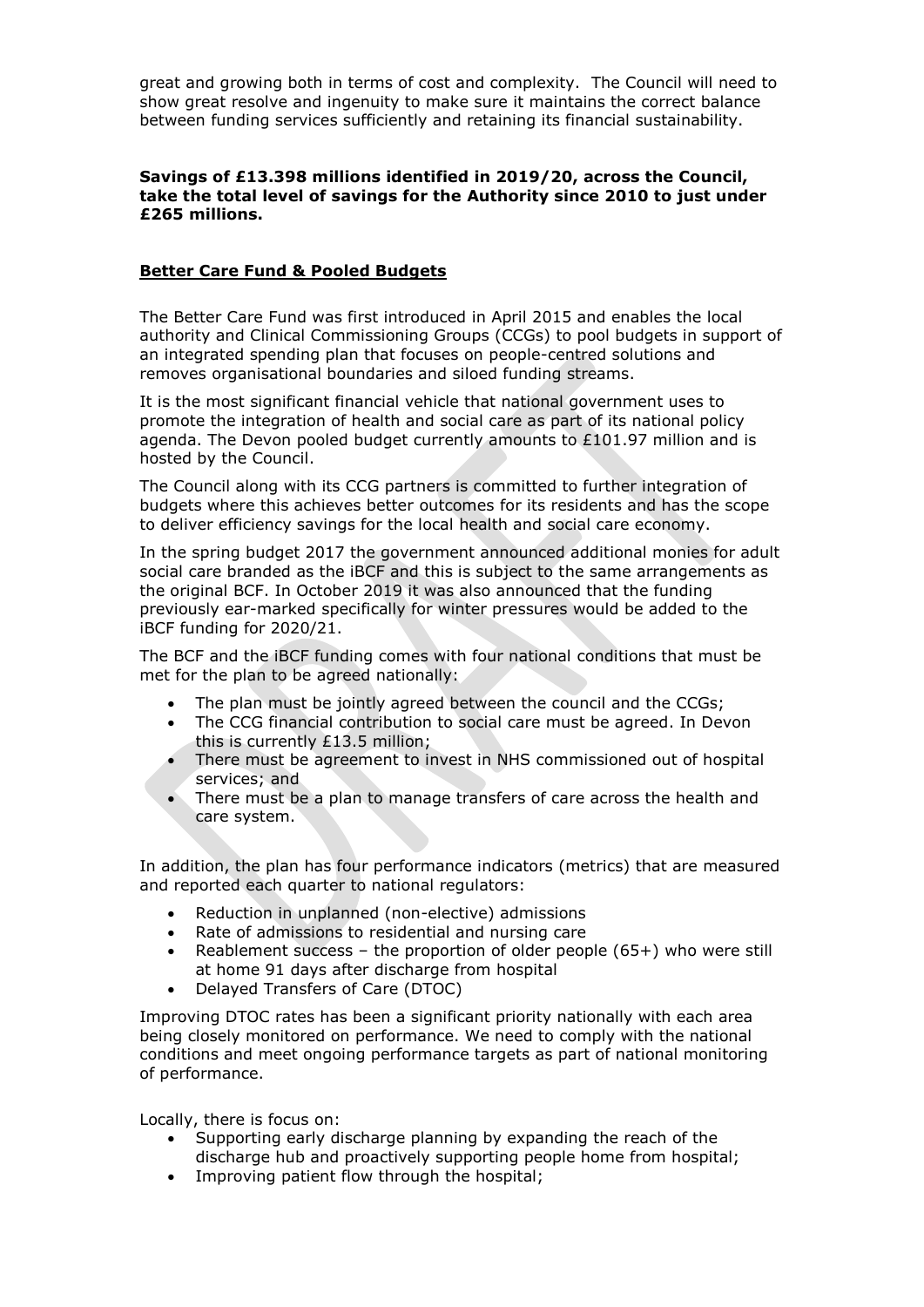- Developing a 'one team' approach driving forward our plans for integration including primary care, the voluntary sector, mental health services; and the independent sector;
- Developing the home first approach and maximising impact from the enhanced health in care homes workstream;
- Enhancing our urgent and intermediate care / reablement services to build both capacity and skills, extending hours of service across the system but particularly in community teams to move towards embedding a 7-day service and avoid peak admission and discharge times;
- Increasing the scope and availability of residential and nursing care placements through discretional purchase of beds to increase capacity;
- Building on the skills of staff within care homes but also investing in the support we wrap around through such things as enhanced therapy support and proactively targeting primary care support to the sector;
- Extending the capacity of trusted assessors;
- Building the scope and reach of our community equipment and telecare and assistive technology opportunities.

# **How resources are deployed in Adult Care and Health**

For 2019/20, Adult Care and Health has a gross expenditure budget of £301.244millions. This is the total level of budgeted expenditure for the year and includes £68.645millions of income, which is primarily client contributions to the cost of their care, as well as contributions from the Better Care Fund and other NHS income.

This means that the net budget for Adult Care and Health, which represents the budgeted cost of the service to the Council, is £232.599millions for 2019/20.

The net budget for 2019/20 is an increase of £4.548millions when compared to 2018/19, after taking into account a reduction of £5.103millions in the iBCF supplementary grant from government for 2019/20. That is to say, had the supplementary iBCF grant remained at the same level as 2018/19, the budget would have increased by £9.651million (4.2%).

NHS Devon Clinical Commissioning Group spends approximately £65.5 m with the independent sectors and supports 2451 people.

### **By service type**

The pie chart below sets out the categories of expenditure in the Adult Care & Health budget for 2019/20.

Bed based services are still the largest area of spend with almost 43% of the budget.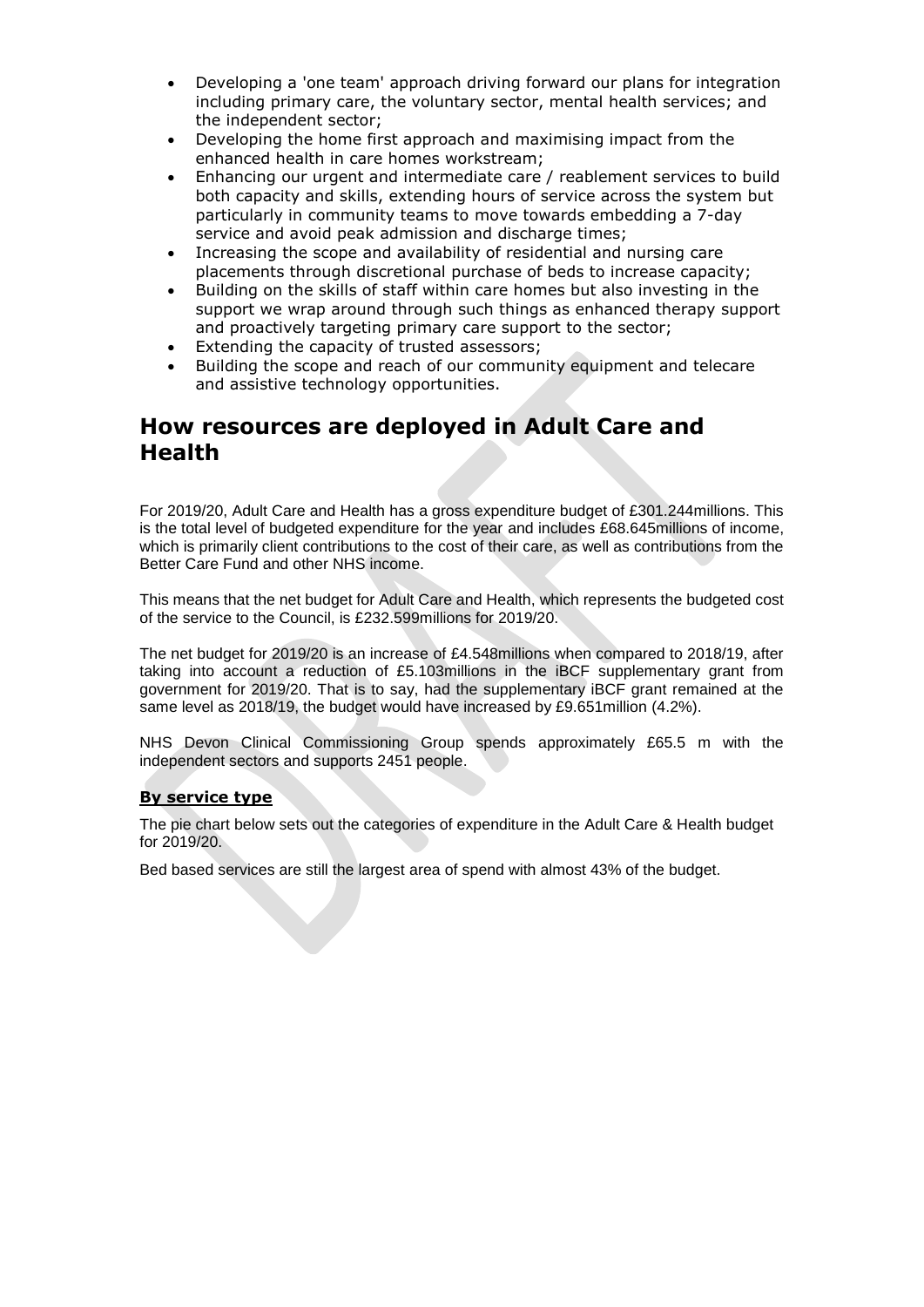# **Service expenditure**



The next chart details with whom the budget is spent. The key message from this chart is that almost three quarters of the gross Adult Care & Health budget is spent directly in the independent sector.

When Direct Payments are taken into account, £4 in every £5 of the adult social care budget goes into the independent sector.